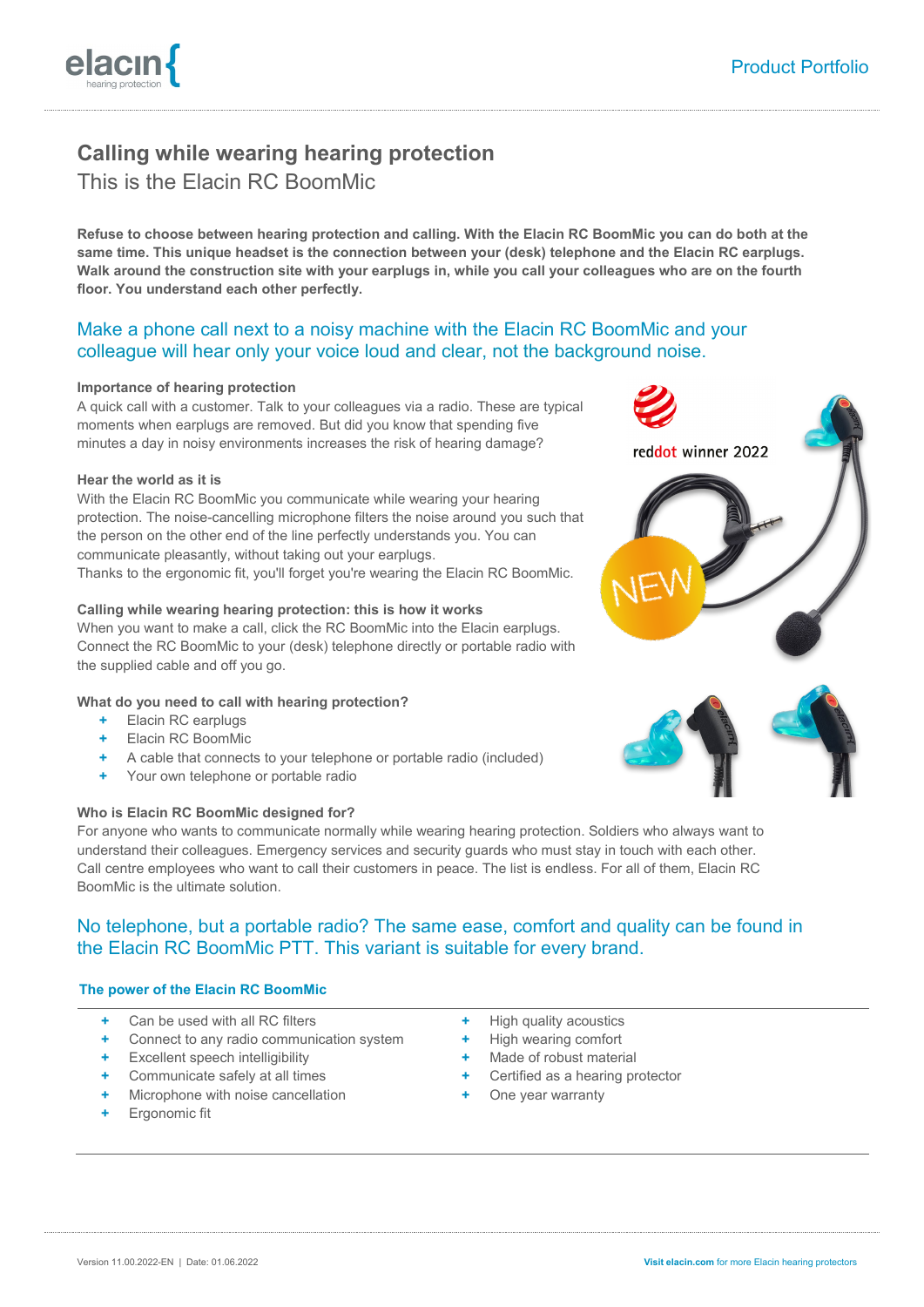

## **Application of use Suitable for use in**

- **+** In an environment with high noise levels where hearing protection is essential.
- **+** Safe communication in the workplace, without having to take the hearing protection out of the ear.
- **+** Access to communication in a noisy (work) environment.
- **+** Industrial environments
- **+** Building, assembly and carpentry industries
- **+** Shipyards

*For more information about the Elacin RC Hearing Protection, view product sheet Elacin RC Next Generation.*